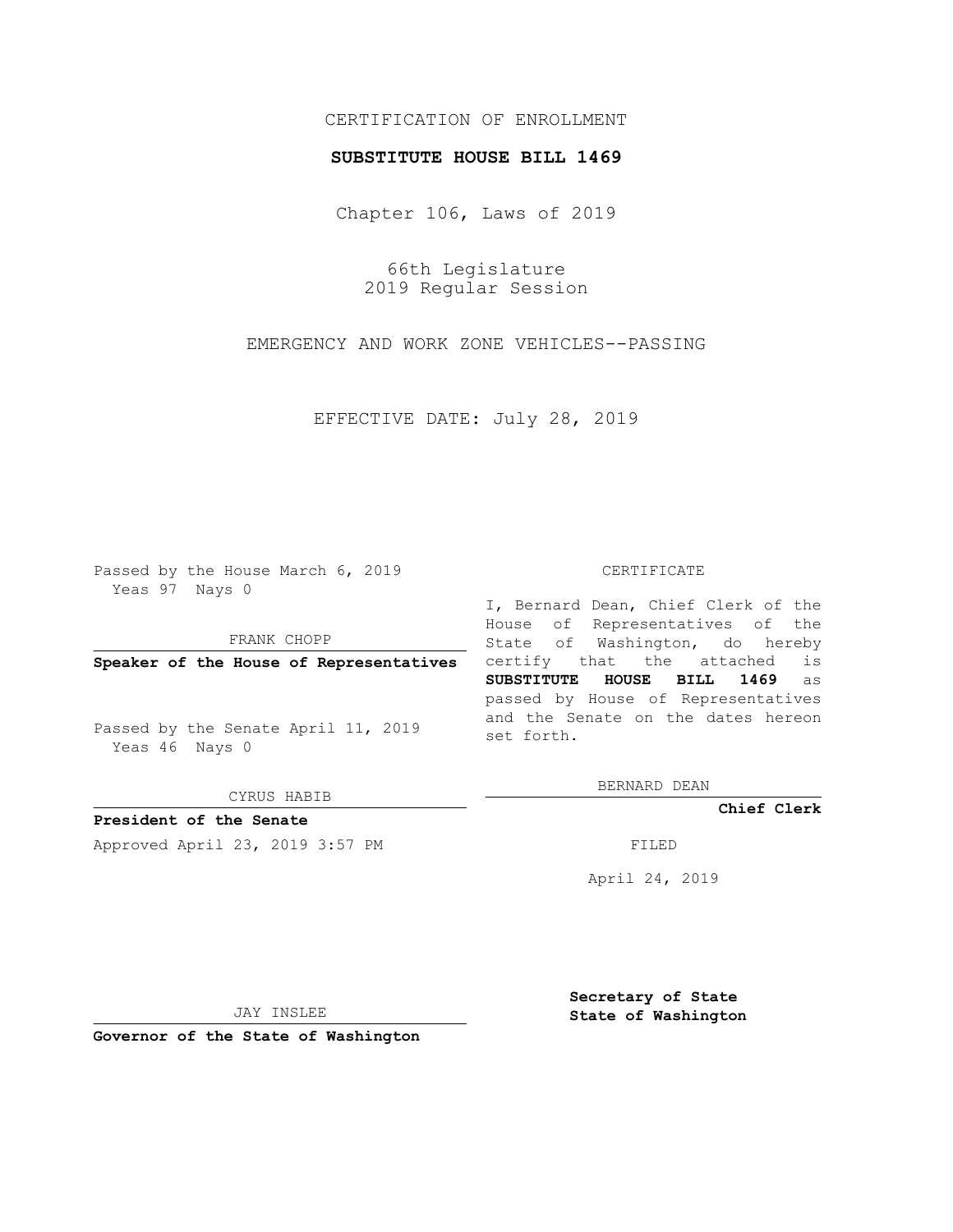## **SUBSTITUTE HOUSE BILL 1469**

Passed Legislature - 2019 Regular Session

**State of Washington 66th Legislature 2019 Regular Session**

**By** House Transportation (originally sponsored by Representatives Jenkin, Chapman, Lovick, Young, Ryu, Orcutt, McCaslin, and Barkis)

READ FIRST TIME 02/28/19.

1 AN ACT Relating to approaching emergency or work zones and tow 2 truck operators; amending RCW 46.61.212; and prescribing penalties.

3 BE IT ENACTED BY THE LEGISLATURE OF THE STATE OF WASHINGTON:

4 **Sec. 1.** RCW 46.61.212 and 2018 c 18 s 2 are each amended to read 5 as follows:

6 (1) ((The driver of any motor vehicle, upon approaching)) An 7 emergency or work zone  $((\tau \text{ which}))$  is defined as the adjacent lanes of 8 the roadway two hundred feet before and after:

9 (a) A stationary authorized emergency vehicle that is making use 10 of audible and/or visual signals meeting the requirements of RCW 11  $46.37.190((\tau));$ 

12 (b)  $\underline{A}$  tow truck that is making use of visual red lights meeting 13 the requirements of RCW  $46.37.196(\frac{\tau}{\tau})$   $\frac{\tau}{\tau}$ 

14 (c) Other vehicles providing roadside assistance that are making 15 use of warning lights with three hundred sixty degree 16 visibility $((\tau))$  *i* 

17 (d)  $\underline{A}$  police vehicle properly and lawfully displaying a flashing, 18 blinking, or alternating emergency light or lights( $(\tau)$ ); or

19  $($ e)  $\overline{A}$  stationary or slow moving highway construction vehicle, 20 highway maintenance vehicle, solid waste vehicle, or utility service 21 vehicle making use of flashing lights that meet the requirements of

p. 1 SHB 1469.SL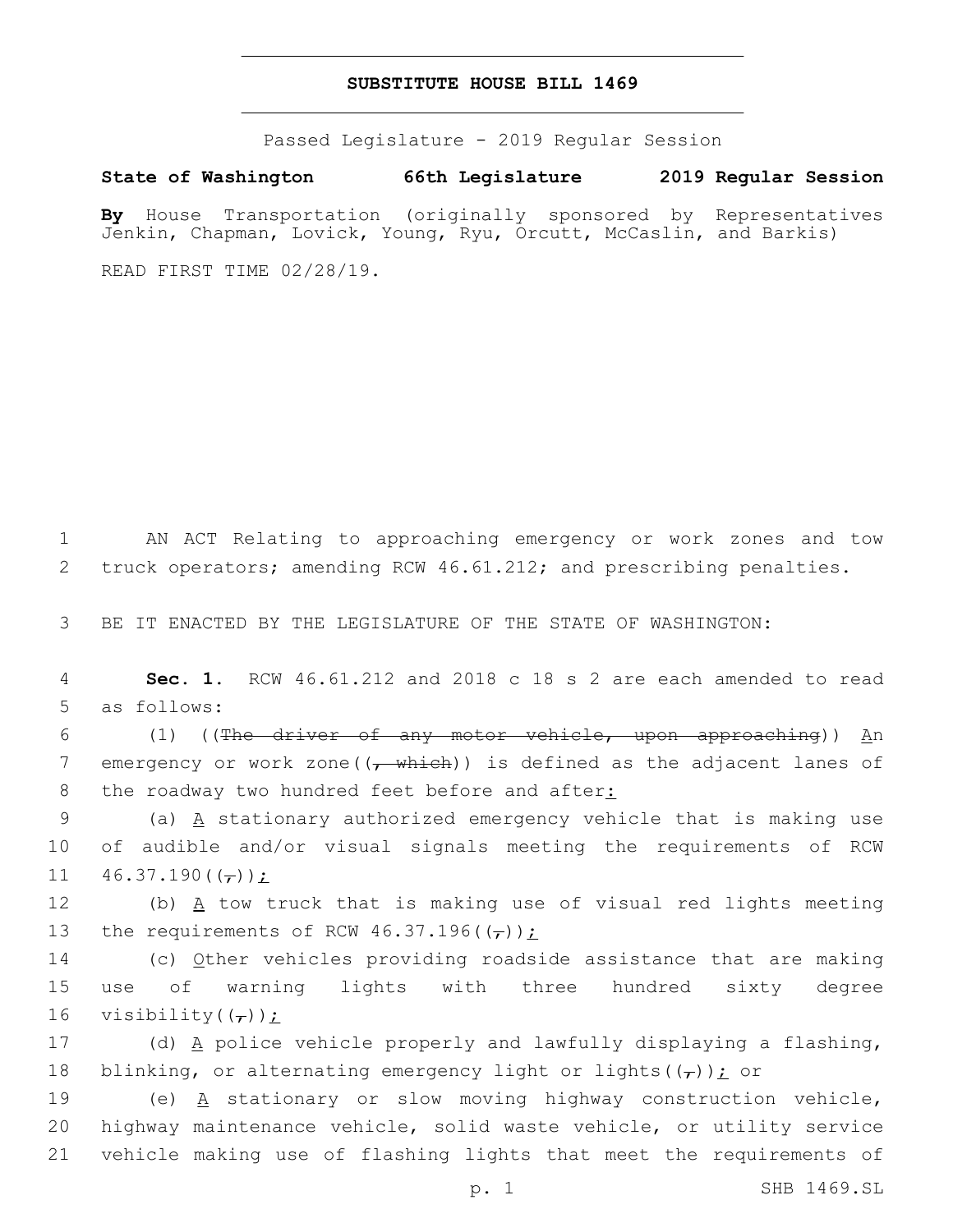1 RCW 46.37.300 or warning lights with three hundred sixty degree 2 visibility.

3 (2) The driver of any motor vehicle, upon approaching an 4 emergency or work zone, shall:

 (( $\overline{(+i)}$ )) (a) On a highway having four or more lanes, at least two of which are intended for traffic proceeding in the same direction as 7 the approaching vehicle, proceed with caution and, if ((reasonable)) 8 the opportunity exists, with due regard for safety and traffic conditions, yield the right-of-way by making a lane change or moving away from the lane or shoulder occupied by an emergency or work zone vehicle identified in subsection (1) of this section;

12  $((\overrightarrow{ii}))$  (b) On a highway having less than four lanes, proceed 13 with caution, reduce the speed of the vehicle, and, if ((reasonable)) 14 the opportunity exists, with due regard for safety and traffic 15 conditions, and under the rules of this chapter, yield the right-of-16 way by passing to the left at a safe distance and simultaneously 17 yield the right-of-way to all vehicles traveling in the proper 18 direction upon the highway; or

19 (( $(i+1+i)$ ) (c) If changing lanes or moving away would be 20 ((unreasonable or)) unsafe, proceed with due caution and reduce the 21 speed of the vehicle to at least ten miles per hour below the posted 22 speed limit.

23  $((+2+))$   $(3)$  A person may not drive a vehicle in an emergency or 24 work zone at a speed greater than the posted speed limit or greater 25 than what is permitted under subsection (2)(c) of this section.

 $((+3+))$   $(4)$  A person found to be in violation of this section, or any infraction relating to speed restrictions in an emergency or work zone, must be assessed a monetary penalty equal to twice the penalty assessed under RCW 46.63.110. This penalty may not be waived, 30 reduced, or suspended.

 $((44))$   $(5)$  A person who drives a vehicle in an emergency or work zone in such a manner as to endanger or be likely to endanger any emergency or work zone worker or property is guilty of reckless endangerment of emergency or work zone workers. A violation of this subsection is a gross misdemeanor punishable under chapter 9A.20 RCW.

36 (((45))) (6) The department shall suspend for sixty days the 37 driver's license, permit to drive, or nonresident driving privilege 38 of a person convicted of reckless endangerment of emergency or work zone workers.39